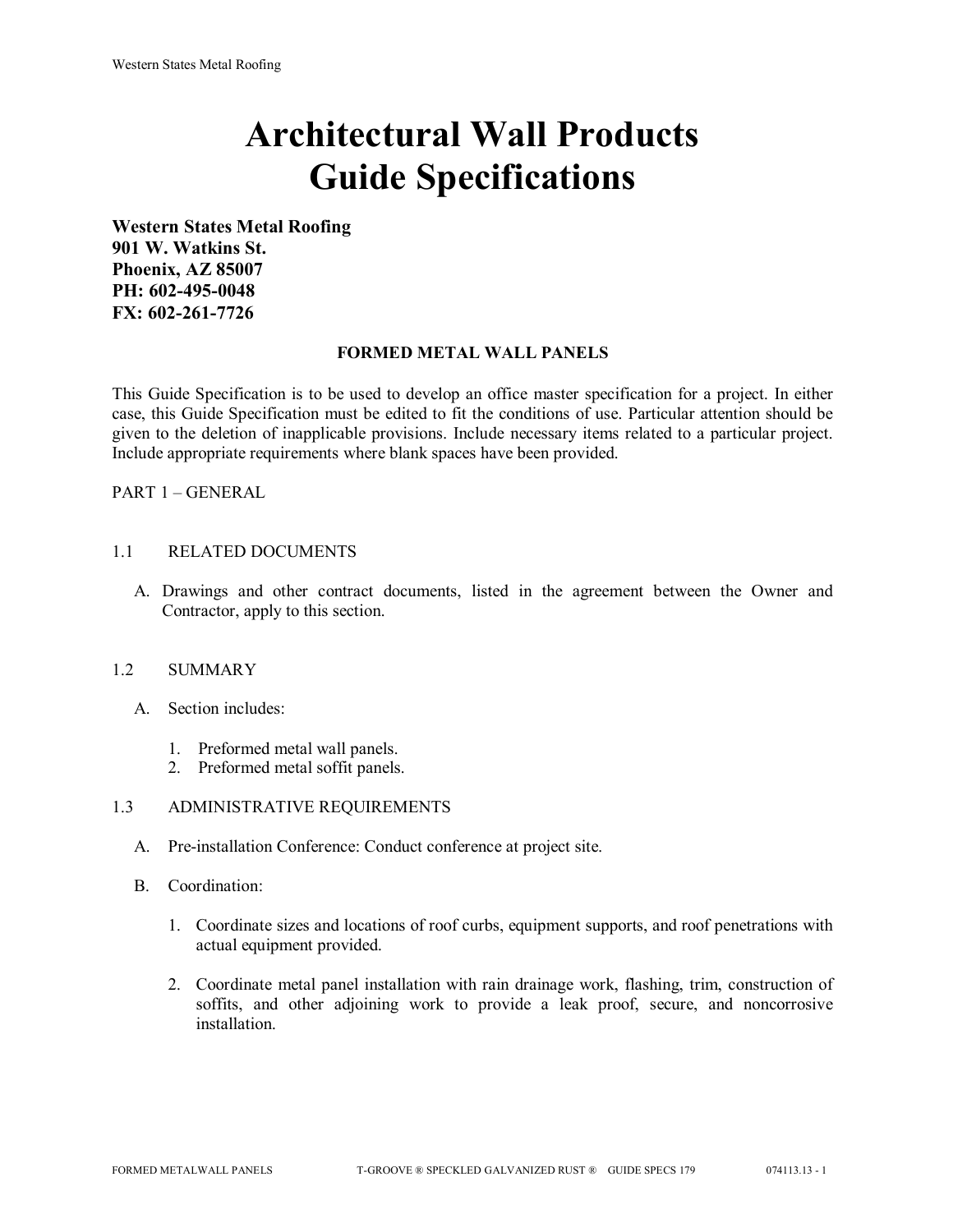## 1.4 SUBMITTALS

- A. Product Data:
	- 1. Include construction details, material descriptions, dimensions of individual components and profiles and finishes for each type of panel and accessory.
- B. Shop Drawings:
	- 1. Include fabrication and installation layouts of metal panels; details of edge conditions, joints, panel profiles, corners, anchorages, attachment system, trim, flashings, closures, accessories and special details.
	- 2. Accessories: Include details of the flashing, trim, and anchorage systems, at a scale of not less than 1-1/2 inches per 12 inches.
- C. Samples:
	- 1. Metal Panels: 12 inches long by actual panel width. Include fasteners, closures, and other metal panel accessories.
- D. Qualification Data: For Installer.
- E. Product Test Reports: For each product, for tests performed by a qualified testing agency.
- F. Filed quality control reports.
- G. Sample Warranties: For special warranties
- 1.5 QUALITY ASSURANCE
	- A. Installer Qualifications: An entity that employs installers and supervisors who have a minimum of 3 years' experience in the installation of metal roof / wall panels.
	- B. Mockups: Build mockup; to verify selections made under sample submittals and to demonstrate aesthetic effects and set quality standards for fabrication and installation.
- 1.6 DELIVERY, STORAGE AND HANDLING
	- A. Deliver components, metal panels and other manufactured items so as not to be damaged or deformed. Package metal panels for protection during transportation and handling.
	- B. Store metal panels in a manner to prevent bending, warping, twisting and surface damage.
	- C. Stack metal panels horizontally on platforms or pallets, covered with suitable weather tight and ventilated covering. Store metal panels to ensure dryness with positive slope for drainage of water. Do not store metal panels in contact with other materials that might cause staining, denting or other surface damage.
	- D. Retain strippable protective covering on metal panels during installation.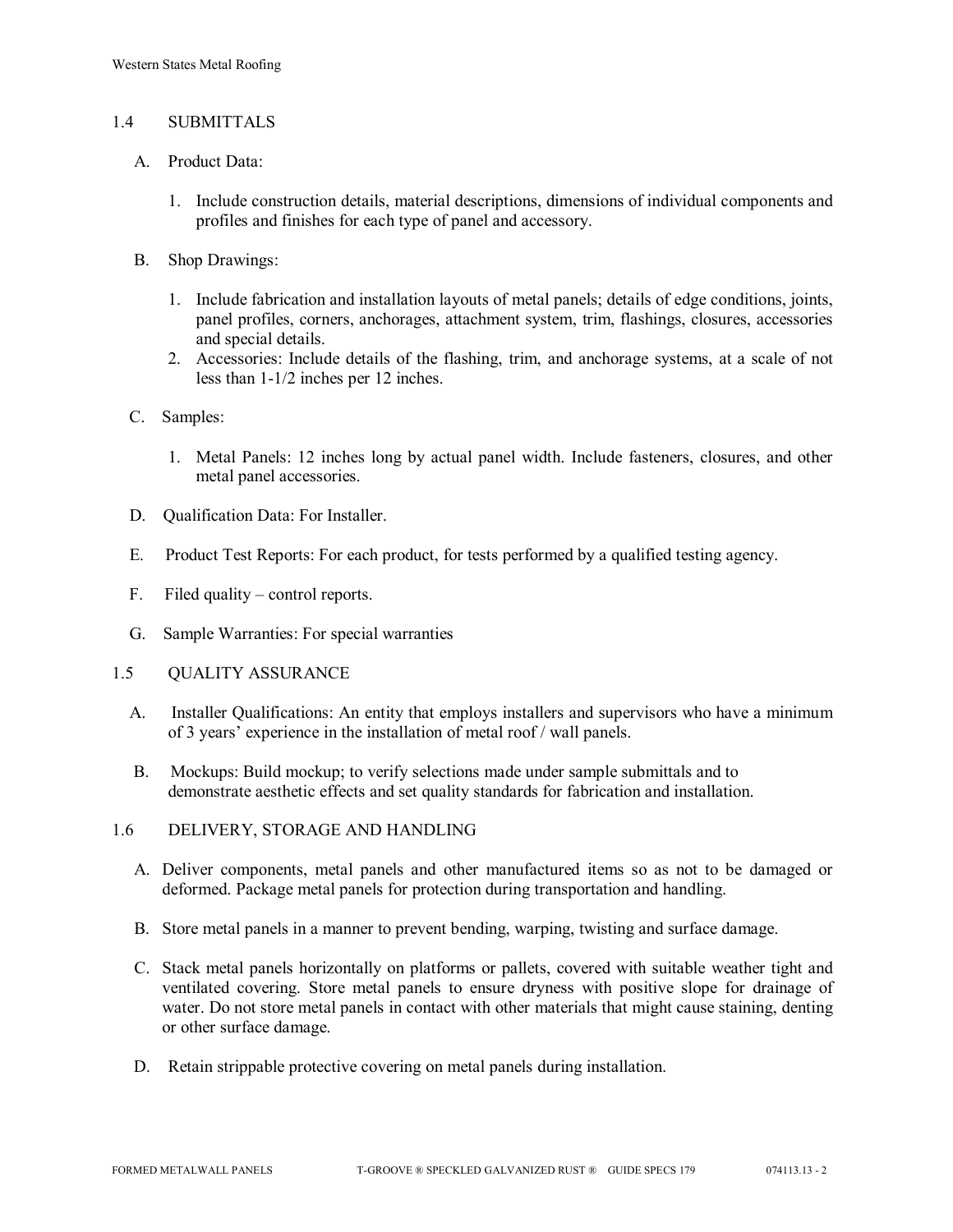#### 1.7 FIELD CONDITIONS

A. Weather Limitations: Proceed with installation only when existing and forecasted weather conditions permit assembly of metal panels to be performed according to manufacturers' written instructions and warranty requirements.

# 1.8 WARRANTY

- A. MANUFACTURER'S PRODUCT WARRANTY
	- 1. Manufacturer's standard coating performance warranty, as available for specified installation and environmental conditions. (Contact a WSMR Representative to determine actual warranty criteria)

#### B. CONTRACTORS WARRANTY

1. Warrant panels, flashings, sealants, fasteners, and accessories against defective materials and/ or workmanship, to remain watertight and weatherproof with normal usage for two (2) years following Project Substantial Completion date.

#### PART 2 – PRODUCTS

## 2.1 MANUFACTURER

 A. Western States Decking, Inc., DBA - Western States Metal Roofing, 901 W. Watkins St., Phoenix, AZ 85007; Ph: (877) 787-5467, Fax: (602) 261-7726.

Email: [sales@paintedrustedroofing.com](mailto:sales@paintedrustedroofing.com) Website: [www.paintedrustedroofing.com](http://www.paintedrustedroofing.com/)

B. Substitutions: In accordance with contract documents.

#### 2.2 METAL WALL PANELS

- A. T- Groove ®; Flush- Profile, Concealed Fastener Metal Wall / Soffit Panels: Metal panels consisting of formed metal sheet with vertical panel edges, with flush joints or no reveal between panels, and attached to supports using concealed fasteners.
	- 1. Panel Designation: T-Groove ® Panel
	- 2. Metallic- Coated Steel Sheet: Aluminum- zinc alloy- coated steel sheet minimum (Zincalume® or Galvalume®) complying with ASTM A 792/ A 792M, Class AZ50 coating designation; structural quality.
		- a. Nominal Thickness: [24 gauge]
		- b. Exterior Finish Available In: Cool Tech ® 500 PVDF Paint System
			- i. Speckled Galvanized Rust ®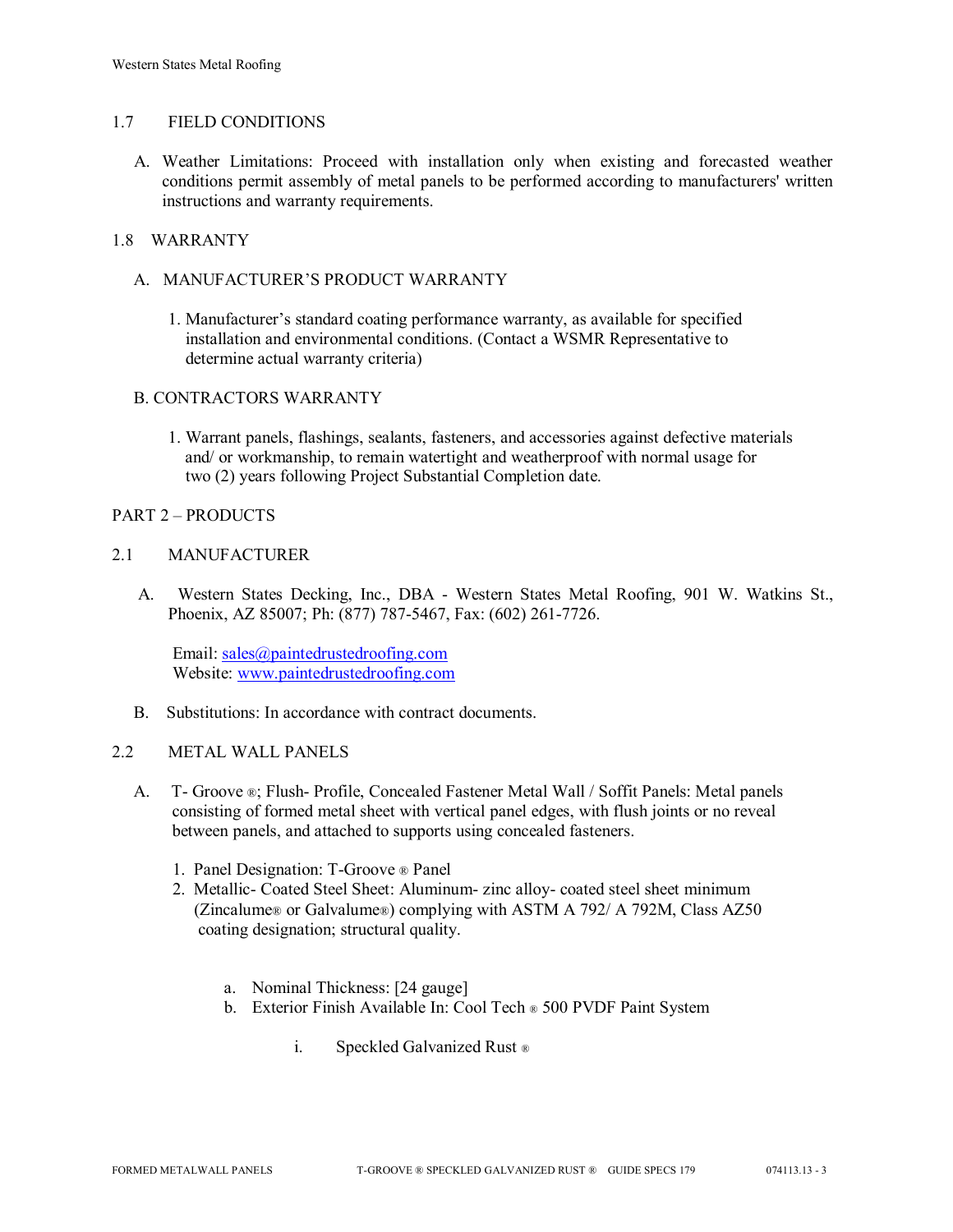- 3. Grade of Steel:
	- a. 24 Gauge Grade 50
- 4. Panel Width: [**8 inches**] [**10 inches**] [**12 inches**] [**16 inches**] **[18 inches].**
	- a. Can do custom width up to 24 inches
- 5. Panel Height: Nominal 1.0 inch

#### 2.3 ACCESSORIES

- A. Self-Adhering, High- Temperature Underlayment: Provide self-adhering, cold applied, sheet underlayment, a minimum of 30 mils thick, specifically designed to withstand high metal temperatures beneath metal roofing. Provide primer when recommended by underlayment manufacturer.
	- 1. Thermal Stability: Stable after testing at 220 deg F; ASTM D 1970.
	- 2. Low- Temperature Flexibility: Passes after testing at minus 20 deg F; ASTM D 1970.
- B. Miscellaneous Metal Sub framing and Furring: ASTM C 645; cold formed, metallic- coated steel sheet, ASTM A 653/ A 653M, G90 coating designation or ASTM A 792/ A 792M, Class AZ55 aluminum- zinc alloy coating designation unless otherwise indicated. Provide manufacture's standard sections as required for support and alignment of metal panel system.
- C. Panel accessories: Provide components required for a complete, weather tight panel system including trim, clips, flashings, sealants, gaskets, fillers, closure strips, and similar items. Match material and finish of metal panels unless otherwise indicated.
	- 1. Closures: Provide closures at eaves and ridges, fabricated of same metal as metal panels.
	- 2. Backing Plates; Provide metal backing plates at panel end splices, fabricated from material recommended by manufacturer.
	- 3. Closure Strips: Closed-cell, expanded, cellular, rubber or cross linked, polyolefin-foam or closed-cell laminated polyethylene; minimum I -inch-thick, flexible closure strips; cut or pre-molded to match metal panel profile. Provide closure strips where indicated or necessary to ensure weather tight construction.
- D. Flashing and Trim: Provide flashing and trim formed from same material as metal panels as required to seal against weather and to provide finished appearance. Finish flashing and trim with same finish systems adjacent metal panels.
- E. Panel Fasteners: Self-tapping screws designed to withstand design loads. Provide EPDM or PVC sealing washers for exposed fasteners.
- F. Panel Sealants: Provide sealant type recommended by manufacturers that are compatible with panel materials, are non-staining and do not damage panel finish.
- G. Metal Protection: When dissimilar metals contact each other or corrosive substrates, protect against galvanic.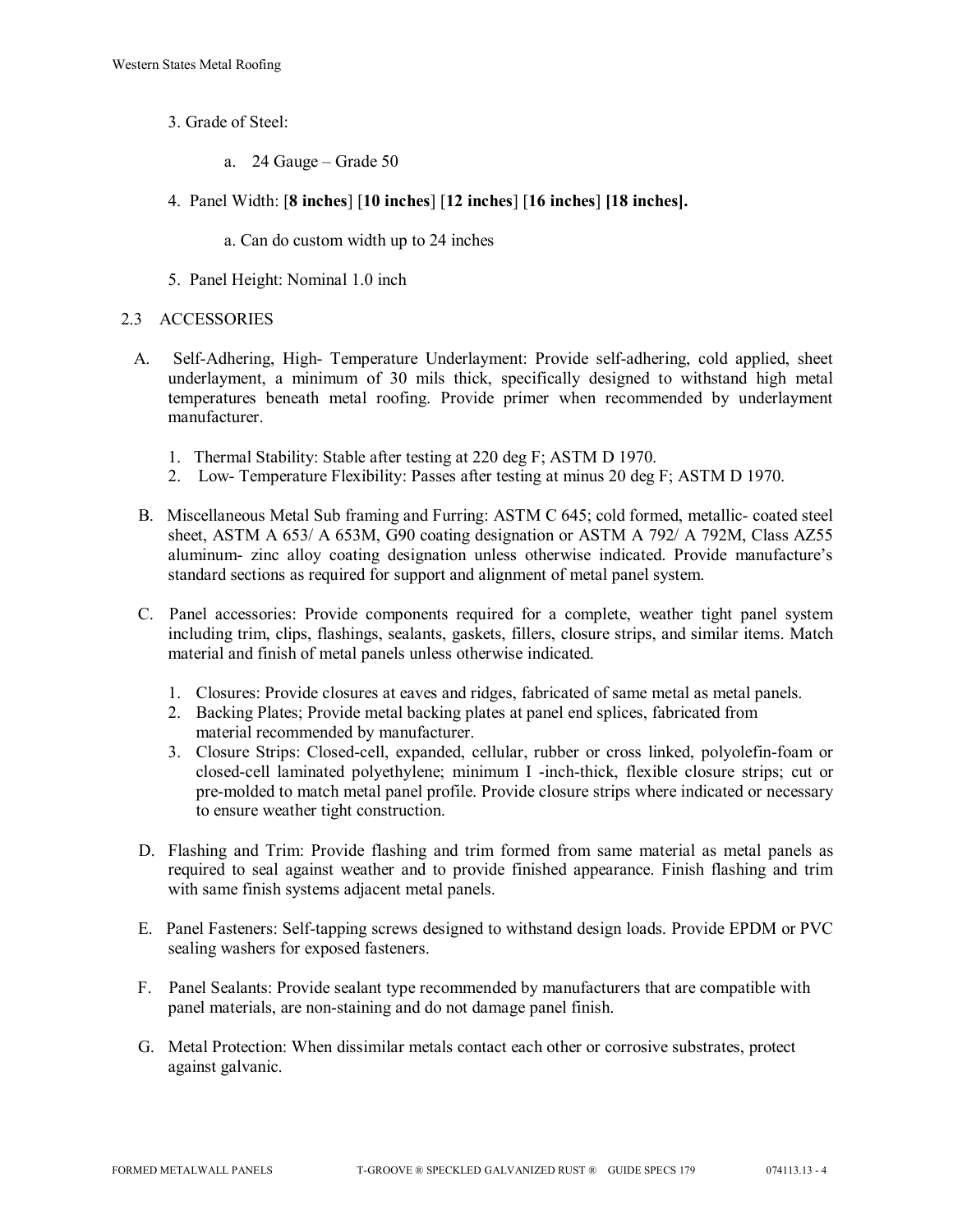# 2.4 FABRICATION

- A. General: Fabricate and finish metal panels and accessories at the factory, by manufacturer's standard procedures and processes, as necessary to fulfill indicated performance requirements demonstrated by laboratory testing. Comply with indicated profiles and with dimensional and structural requirements.
- B. Provide panel profile, including major ribs and intermediate stiffening ribs, if any, for full length of panel.
- C. Sheet Metal Flashing and Trim: Fabricate flashing and trim to comply with manufacturer's recommendations and recommendation in SMACNA's "Architectural Sheet Metal Manual" that apply to design, dimensions, metal, and other characteristics of item indicated.

#### 2.5 FINISHES

- A. Protect mechanical and painted finishes on exposed surfaces from damage by applying a strippable, temporary protective covering before shipping.
- B. Appearance of Finished Work: Variations in appearance of abutting or adjacent pieces are acceptable if they are within one- half of the range of approved Samples. Noticeable variations in same piece are unacceptable. Variations in appearance of other components are acceptable if they are within the range of approved Samples and are assembled or installed to minimize contrast.
- C. Steel Panels Finish:
	- 1. Exterior Finish: Valspar Fluropon® Polyvinylidine Fluoride, full 70 percent Kynar ® / Hylar  $\in$  5000, consisting of a baked- on 0.2 – 0.3 mil corrosion primer and a baked on 0.70 – 0.80 mil base coat and a baked on  $0.30 - 0.50$  mil print coat with a specular gloss of  $8 - 15$  when tested in accordance with ASTM D523 at 60 degrees.
	- 2. Interior Finish: Standard Polyester backer finish consisting of  $0.15 0.25$  primer coat and a  $0.30 - 0.40$  mil wash coat with a minimum total dry film thickness of  $0.45 - 0.65$  mil.

#### PART 3- EXECUTION

#### 3.1 EXAMINATION

- A. Examine substrates, area, and conditions, with installer present, for compliance with requirements for installation tolerances, metal panel supports, and other conditions affecting performance of the work.
	- 1. Examine wall framing to verify that girths, angles, channels, studs, and other structural panel support members and anchorage have been installed within alignment tolerance required by metal wall panel manufacturer.
	- 2. Examine solid roof sheathing to verify that sheathing joints are supported by framing or blocking and that installation is within flatness tolerances required by metal roof panel manufacture.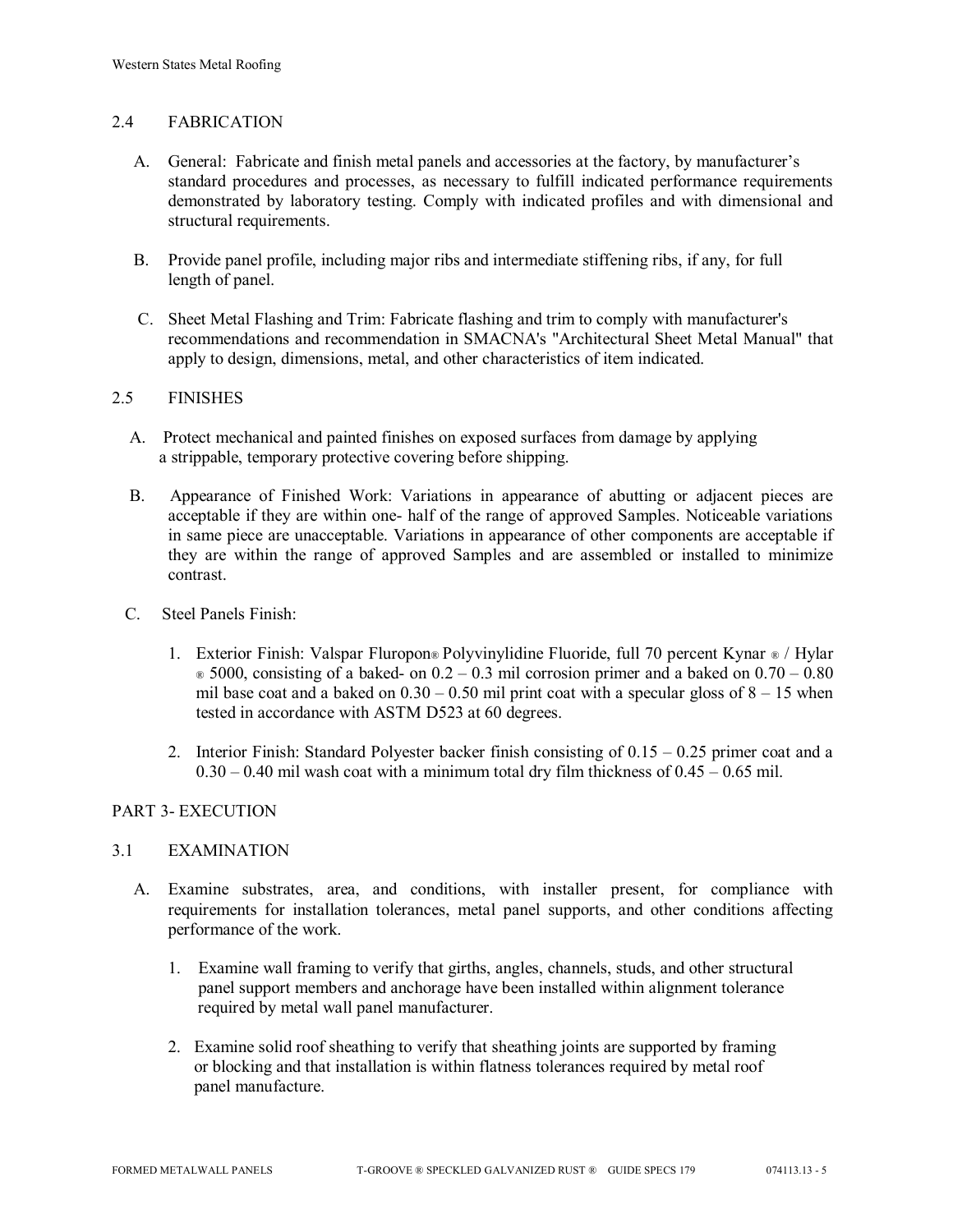- a. Verify that air or water-resistive barriers have been installed over sheathing or backing substrate to prevent air infiltration or water penetration.
- B. Examine roughing-in for components and systems penetrating metal panels to verify actual locations of penetrations relative to seam locations of metal panels before installation.
	- C. Proceed with installation only after unsatisfactory conditions have been corrected.

# 3.2 PREPARATION

 A. Miscellaneous Supports; Install sub framing, furring and other miscellaneous panel support members and anchorage according to ASTM C 754 and metal panel manufacturer's written recommendations.

#### 3.3 UNDERLAYMENT INSTALLATION

- A. Self- Adhering Sheet Underlayment: Apply primer if required by manufacturer. Comply with temperature restrictions of underlayment manufacturer for installation. Apply at locations indicated on Drawings, wrinkle free, in shingle fashion to shed water, and with end laps of not less than 6 inches staggered 24 inches between courses. Overlap side edges not less than 3- ½ inches. Roll laps with roller. Cover underlayment within 14 days.
- B. Felt Underlayment: Apply at locations indicated [below] [on drawings], in shingle fashion to shed water. And with lapped joints of not less than 2 inches.
	- 1. Apply over the entire roof surface.
	- 2. Apply on roof not covered by self- adhering sheet underlayment. Lap over edges of self adhering sheet underlayment not less than 3 inches, in shingle fashion to shed water.
- C. Slip Sheet: Apply slip sheet over underlayment before installing metal roof panels.
- D. Flashings: Install flashings to cover underlayment to comply with requirements specified in Section 076200 "Sheet Metal Flashing and Trim."

#### 3.4 METAL PANEL INSTALLATION

- A. General: Install metal panels according to manufacturer's written instructions in orientation, sizes, and locations indicated. Install panels perpendicular to supports unless otherwise indicated. Anchor metal panels and other components of the work securely in place, with provisions for thermal and structural movement.
	- 1. Shim or otherwise plumb substrates receiving metal panels.
	- 2. Flash and seal metal panels at perimeter of all openings. Fasten with self-tapping screws. do not begin installation until air or water- resistive barriers and flashings that are concealed by metal panels are installed.
	- 3. Install screw fasteners in predrilled holes.
	- 4. Locate and space fastenings in uniform vertical and horizontal alignment.
	- 5. Install flashing and trim as metal panel work proceeds.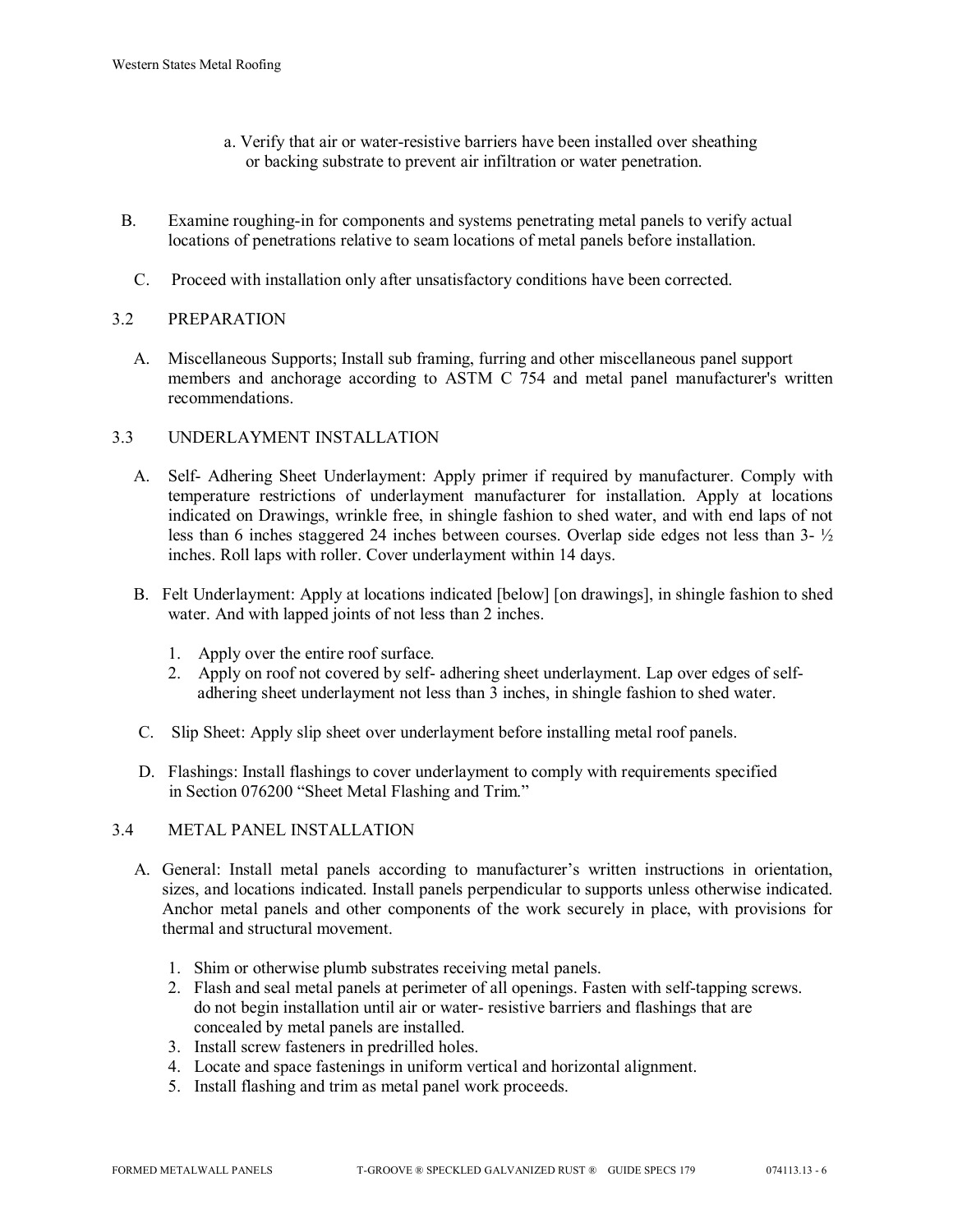- 6. Locate panel splices over, but not attached to, structural supports. Stagger panel splices and end laps to avoid a four – panel lap splice condition.
- 7. Align bottoms of metal panels and fasten with blind rivets, bolts, or self- tapping screws. Fasten flashings and trim around openings and similar elements with self-tapping screws.
- 8. Provide weather tight escutcheons for pipe—and conduit- penetrating panels.

# B. Fasteners:

- 1. Steel Panels: Use galvanized steel fasteners.
- C. Metal Protection: When dissimilar metals contact each other or corrosive substrates, protect against galvanic action.
- D. Lap-Seam Metal Panels: Fasten metal panels to supports with fasteners at each lapped joint at location and spacing recommended by manufacturer.
	- 1. Lap ribbed or fluted sheets one full rib. Apply panels and associated items true to line for neat and weather tight enclosure.
	- 2. Provide metal backed washers under heads of exposed fasteners bearing on weather side of metal panels.
	- 3. Locate and space exposed fasteners in uniform vertical and horizontal alignment. Use proper tools to obtain controlled uniform compression for positive seal without rupture of washer.
	- 4. Install screw fasteners with power tools having controlled torque adjusted to compress Washer tightly without damage to washer, screw threads or panels. Install screws in predrilled holes.
	- 5. Flash and seal pans with weather closures at perimeter of all openings.
- E. Accessory Installation: install accessories with positive anchorage to building and weather tight Mounting, and provide for thermal expansion. Coordinate installation with flashings and other components.
	- 1. Install components, required for a complete metal panel system including trim, copings, corners, seam covers, flashings, sealants, gaskets, fillers, closure strips and similar items. Provide types indicated by metal wall panel manufacturer; or, if not indicated, provide types recommended by metal panel manufacturer.
- F. Flashing and Trim: Comply with performance requirements manufacturer's written installation instructions, and SMACNA's "Architectural Sheet Metal Manual." Provide concealed fasteners where possible, and set units true to line and level. Install work with laps, joints and seams that are permanently watertight.
	- 1. Install exposed flashing and trim that is without buckling and tool marks, and that is true to line and levels indicated, with exposed edges folded back to form hems. Install sheet metal flashing and trim to fit substrates and achieve waterproof performance.
	- 2. Expansion Provisions: Provide for thermal expansion of exposed flashing and trim. Space movement joint at a maximum of 10 feet with no joints allowed within 24 inches of corner or intersection. Where lapped expansion provisions cannot be used or would not be sufficiently waterproof, form expansion joints of intermeshing hooked flanges, not less than 1 inch deep, filled with mastic sealant (concealed within joints).